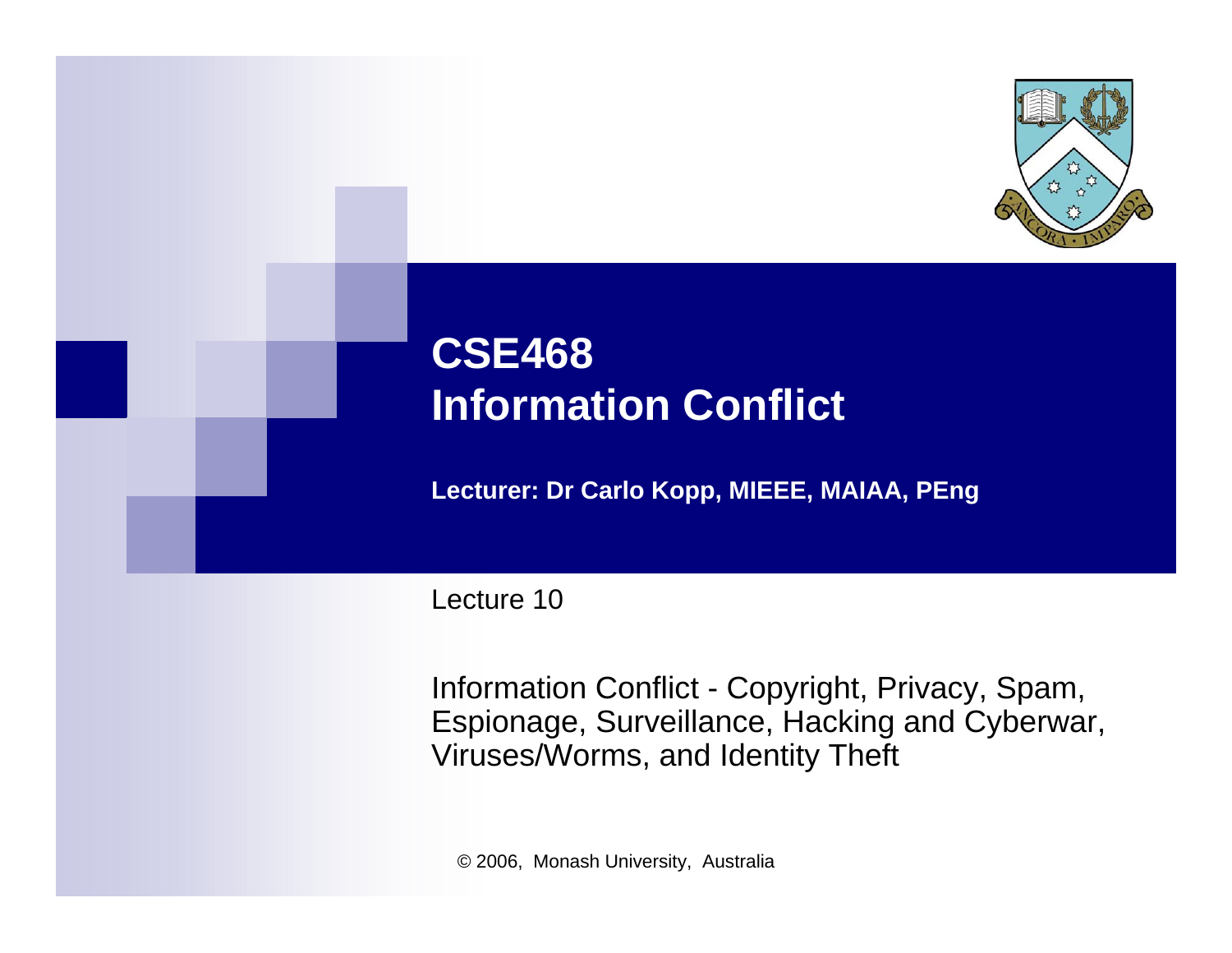

### **Reference Sources**

- $\Box$  Prof Dorothy Denning (formerly Georgetown)
	- **COSC 511 Information Warfare: Terrorism, Crime, and National Security**
	- <http://www.cs.georgetown.edu/~denning/cosc511/fall02/index.html>
	- [http://devost.typepad.com/cosc511/](http://devost.typepad.com/coso511/)

 $\Box$ Carlo Kopp - APA IW Topics Archive:

- П <http://www.ausairpower.net/OSR-1296.html>
- П <http://www.ausairpower.net/OSR-0297.html>
- H <http://www.ausairpower.net/OSR-0200.html>
- П <http://www.ausairpower.net/OSR-0300.html>
- П <http://www.ausairpower.net/moore-iw.pdf>
- [http://www.ausairpower.net/\\_JIW-2002-1-CK-S.pdf](http://www.ausairpower.net/_JIW-2002-1-CK-S.pdf)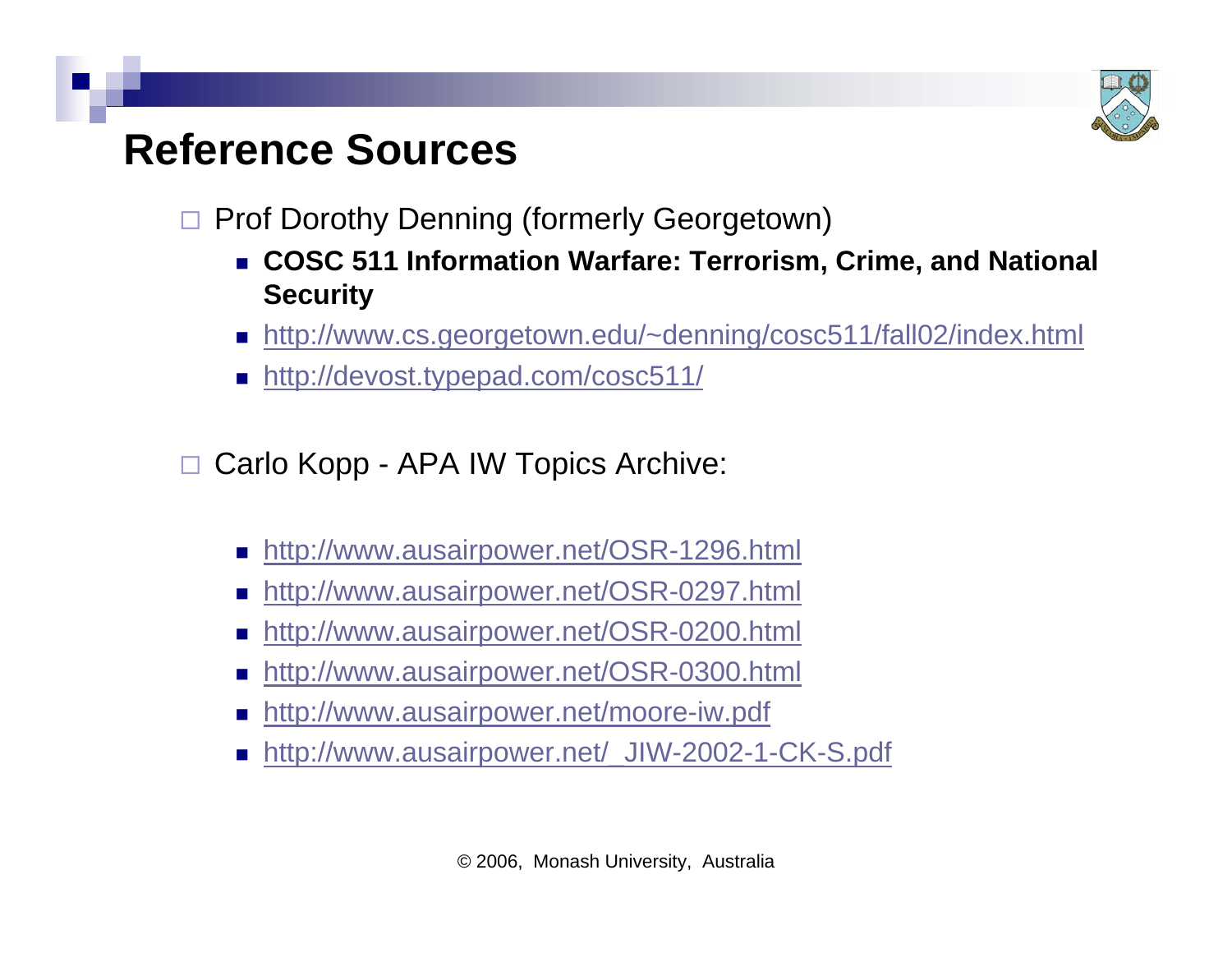

#### **Taxonomy of IW Categories**

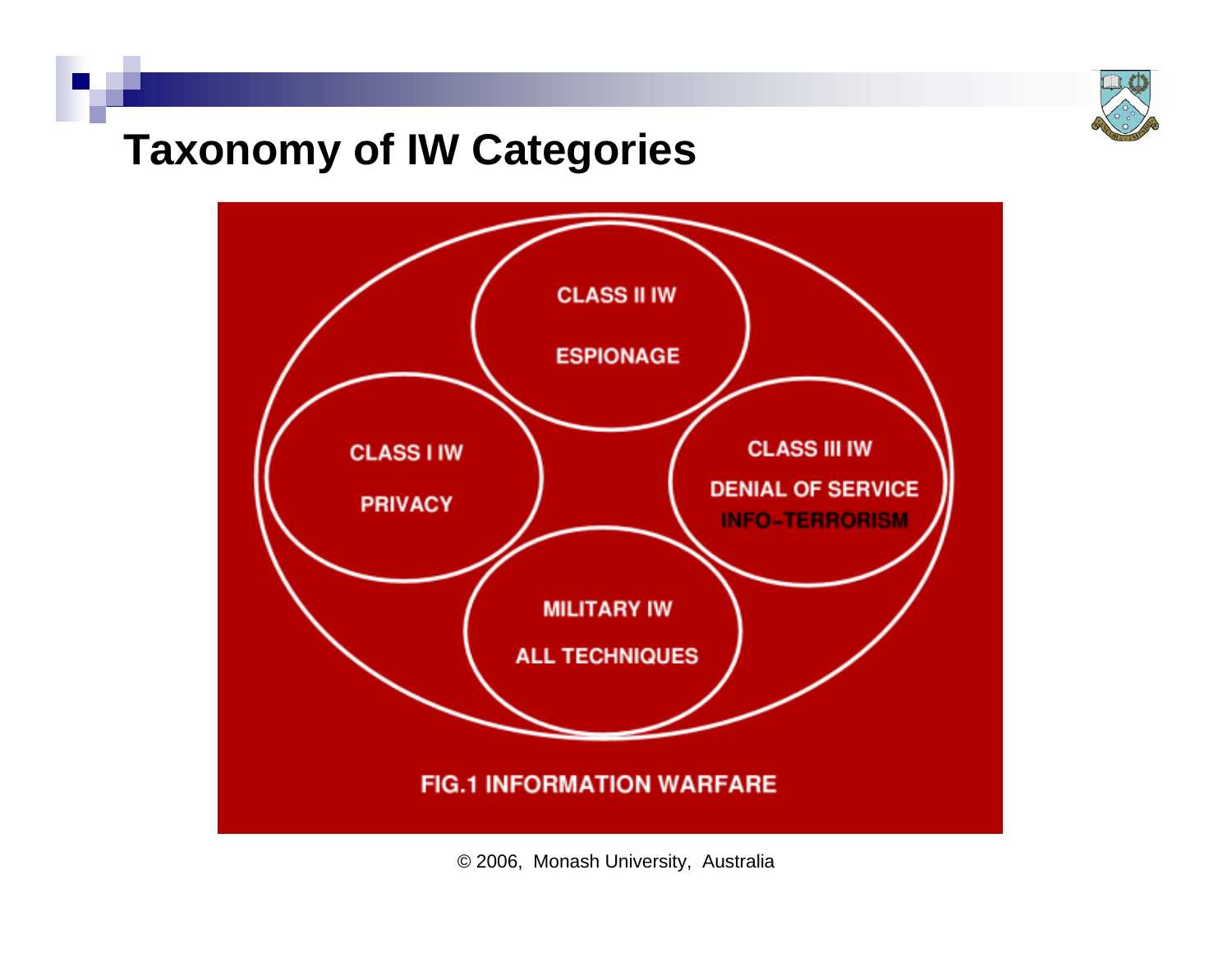

#### **Denial of Service Attacks**

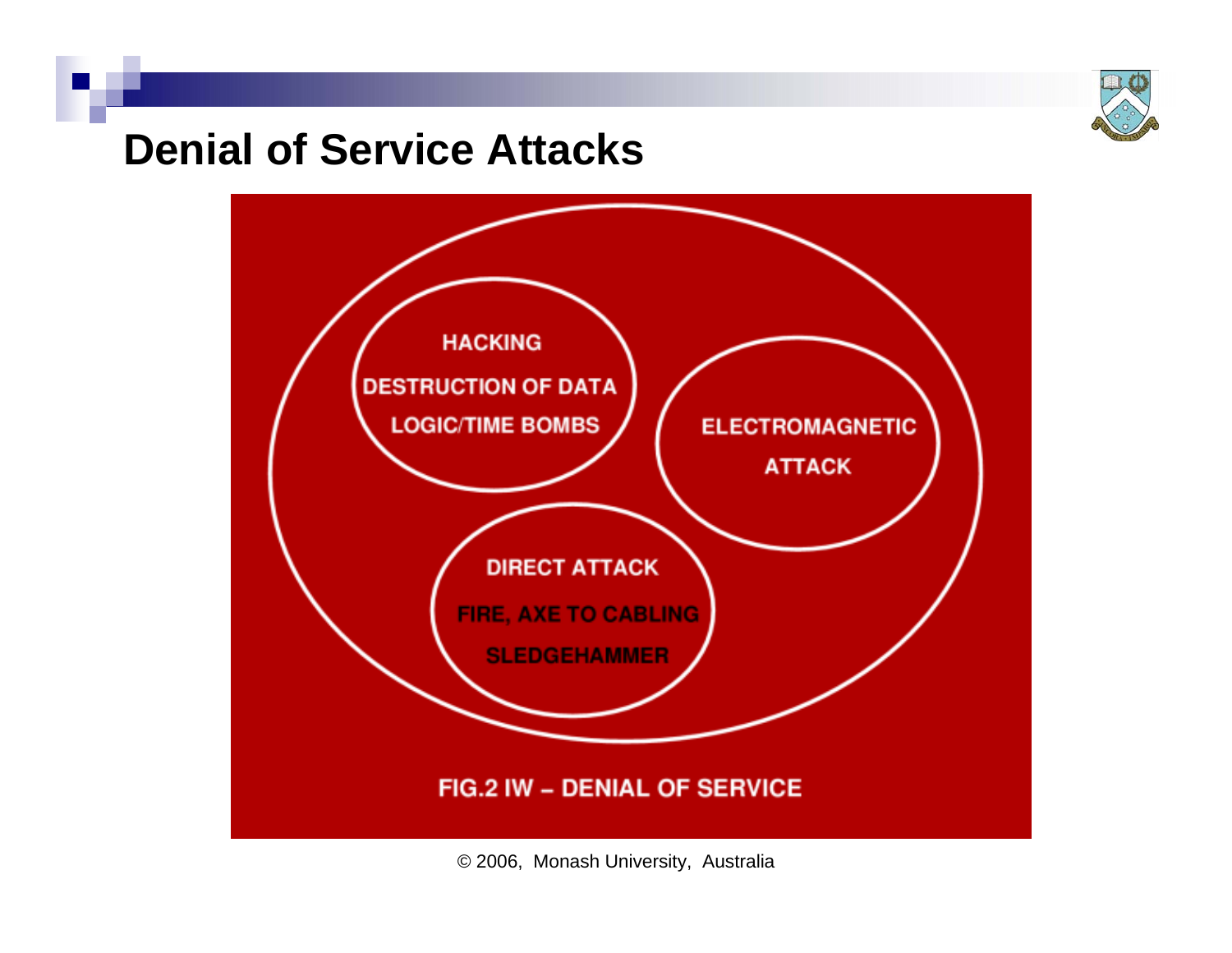

# **Offensive vs Defensive IW**

- H. In any IW engagement there is an offensive player or *attacker*, and a defensive player or *defender*.
- F. Strategic planners and managers will typically play the defender's game. Their role is to ensure that the organisation's infrastructure can resist IW attacks – starting with Class I, and then Class II and III IW. Class IV attacks are usually the responsbility of governments.
- F. Given the diversity of ways in which IW attacks can be mounted, concentrating on established security techniques is not enough – it will protect against hackers and physical Denial of Service attacks, but not against viruses and worms or other forms of attack.
- F. If an organisation depends on websites for billing, notifications and support, losing that website even temporarily could inflict significant monetary losses.
- $\mathcal{L}^{\text{max}}_{\text{max}}$  Resistance to IW attacks must be planned for from the outset when developing and planning infrastructure. Attempting to add defensive measures to production systems can be very expensive.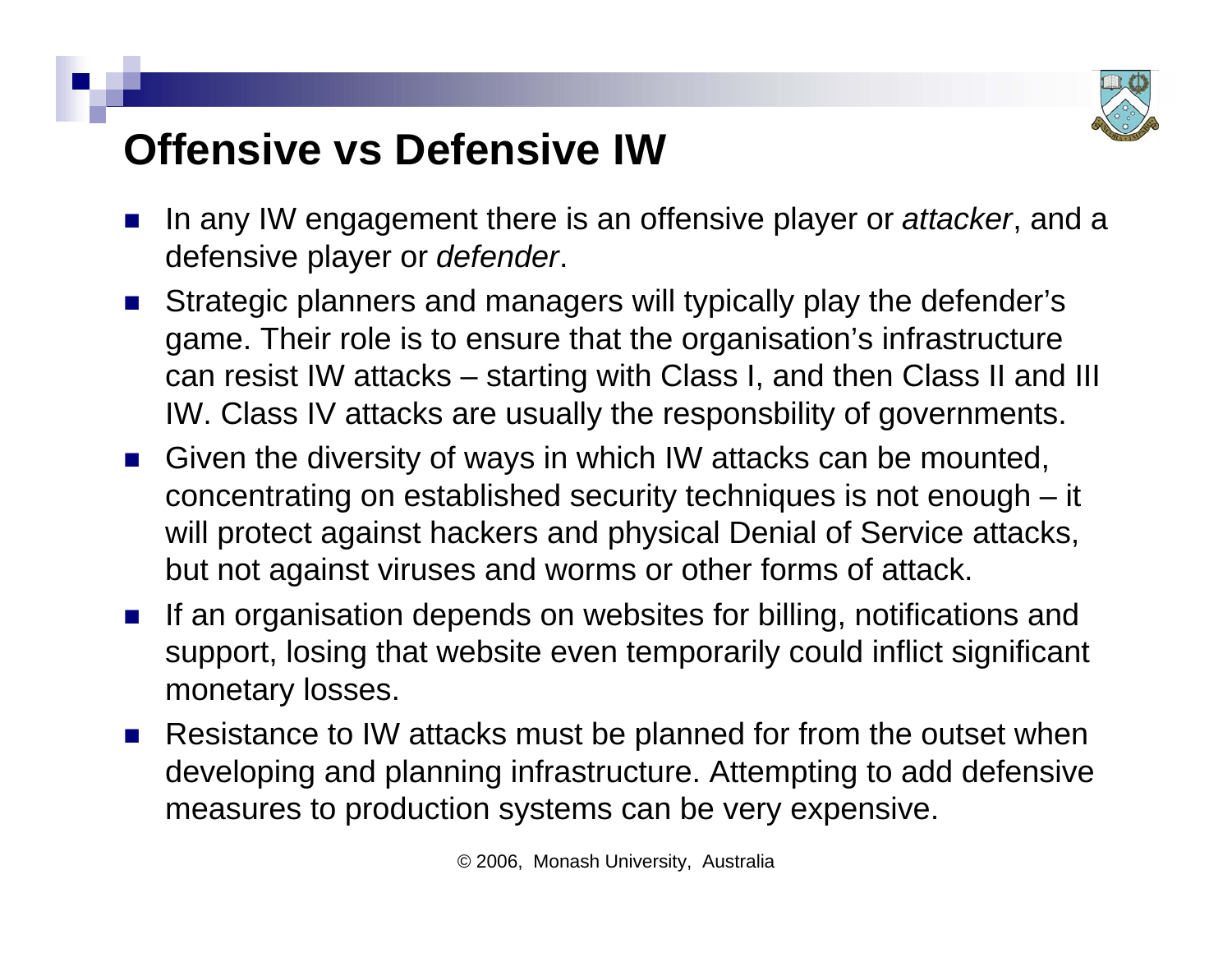

### **Practioners of IW Technique**

- F. Malicious hackers and worm/virus writers inflict damage for amusement or peer group approval. They can attack globally.
- H. Hackers, Phrackers and Whackers may steal bandwidth by penetrating networks or manipulating accounts.
- Criminals may hack to acquire information, such as credit card numbers, confidential information etc, or threaten DoS attacks to extort money from a victim organisation such as a bank or telco.
- F. Industrial and commercial espionage may be performed to steal proprietary information such as manufacturing techniques for financial gain.
- Espionage against government departments, esp police and military, may be performed to gain access to national secrets, operational or technical. Foreign governments or contracted hackers may be involved.
- [Info-]Terrorists may perform DoS attacks to promote their cause by inflicting economic or political damage. A car bomb deployed against a stock exchange, national bank, media site or central telephone exchange qualifies as an IW attack.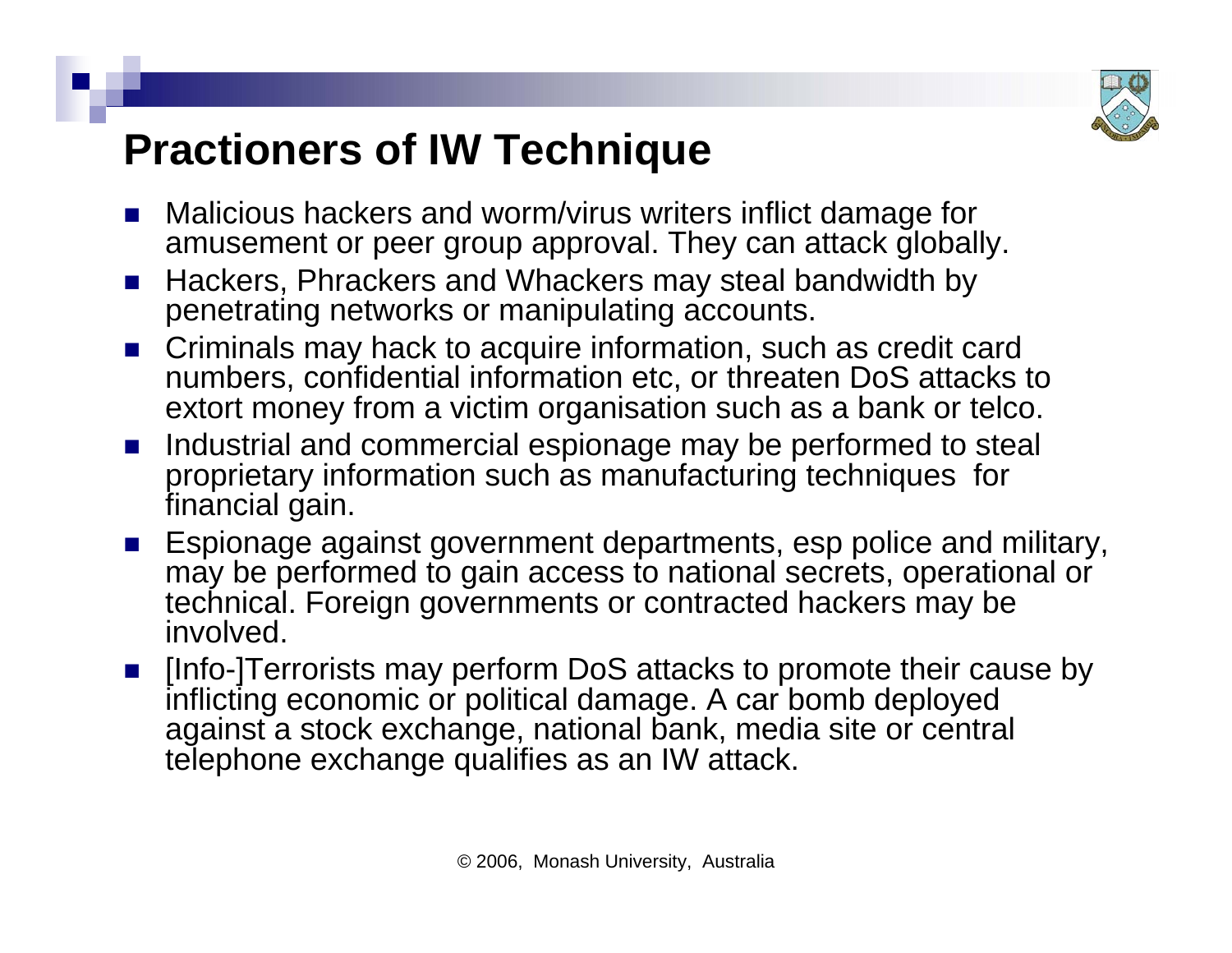

### **Moore's Law, Bandwidth Law vs IW**

- F. Moore's Law predicts monotonic growth in computing power over time, the Bandwidth Law predicts monotonic growth in network bandwidth over time. Both laws are well validated empirically [Kopp]
- Rapid growth and commodification of hardware and software have dual effects on IW:
	- $\Box$  The cost of computer systems and tools capable of use for IW declines and these become more available, globally.
	- $\Box$  The cost of defensive measures and encryption technology declines over time, making defensive measures more affordable.
- *It is necessary to look at IW as an evolutionary game – as better defensive measures are created, better offensive measures evolve to overcome these.*
- **Strategic planning and budgeting must allow for evolutionary growth** in defensive measures to account for increasing capabilities for IW over time.
- Senior management in many organisations may not appreciate these issues and will need to educated, often despite their resistance.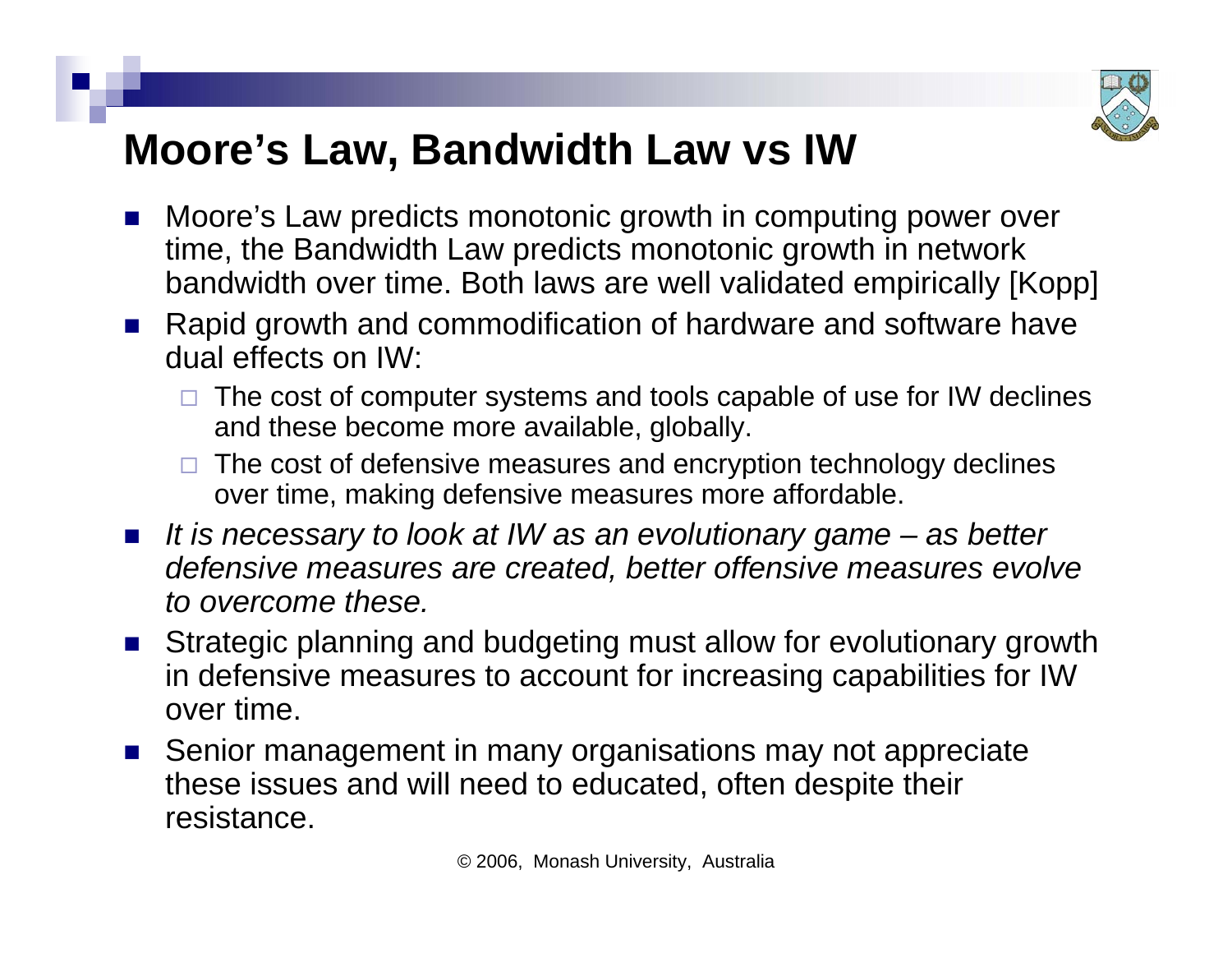

# **Privacy and Copyright Considerations**

- F. Individual privacy and corporate client privacy are important considerations. Legislation exists in most developed nations – including Australia – intended to protect privacy.
- Many types of IW attack violate privacy and the onus is upon the carrier or provider to protect against such attacks. Failure to provide proper protection could see a carrier or provider criminally and com m ercially liable for d a m ages.
- **Privacy becomes critical where financial transactions, medical** records and private correspondence are involved.
- If a hacker steals such information, he/she may never be caught. The damaged party could launch legal action against the provider or carrier on the basis of inadequate protective measures being implemented, or file charges with a law enforcement agency.
- F. In some nations privacy violation is automatically considered a criminal offense and carriers or providers are held responsible.
- **Copyright violations are a special case since the material is** available to the public, but its distribution is controlled. Such violations have become a major political and commercial issue globally, especially in the entertainment industry.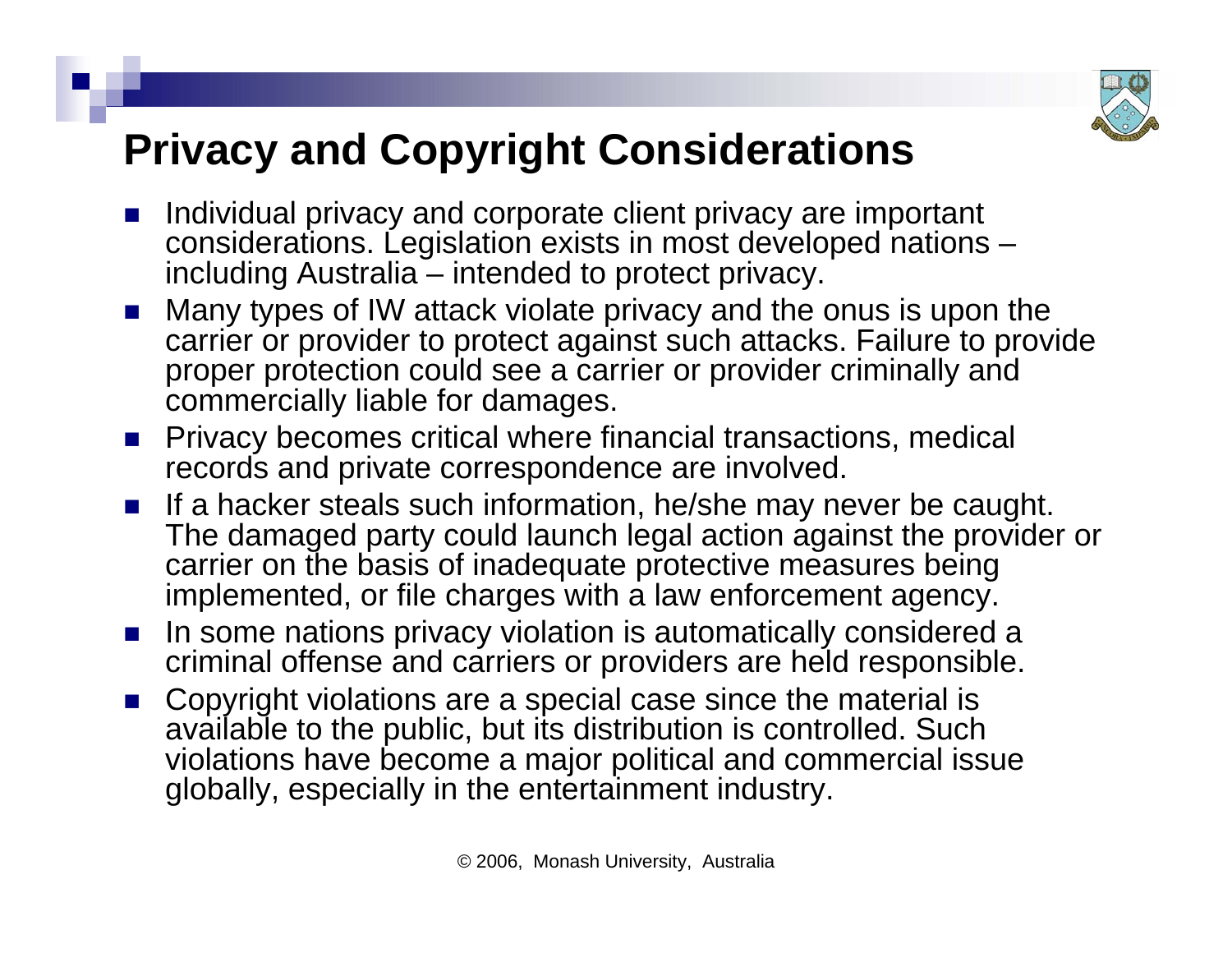

# **Copyright and Intellectual Property**

- F. Illegal or unauthorised reproduction of digital materials is a major problem.
- With cheaply available networking, hard disk, CD-R and DVD burner technology, almost any materials can be reproduced, often in bulk quantities, for little material expense.
- This has led to the growth of illegal 'pirate' industries which steal and market digital materials, especially software products, and entertainment products such as cinema, music and publications. The result is significant losses to the owners of the intellectual property in the products.
- Weak legislation in some nations allows these to become 'havens' for such industries.
- F. It is important that organisations carefully assess the origins of any digital materials used internally to ensure that these are not pirate copies.
- F. A good example would be software tools used within an organisation. Using pirated copies or unwittingly distributing such materials opens the organisation to civil litigation over copyright violation or criminal charges.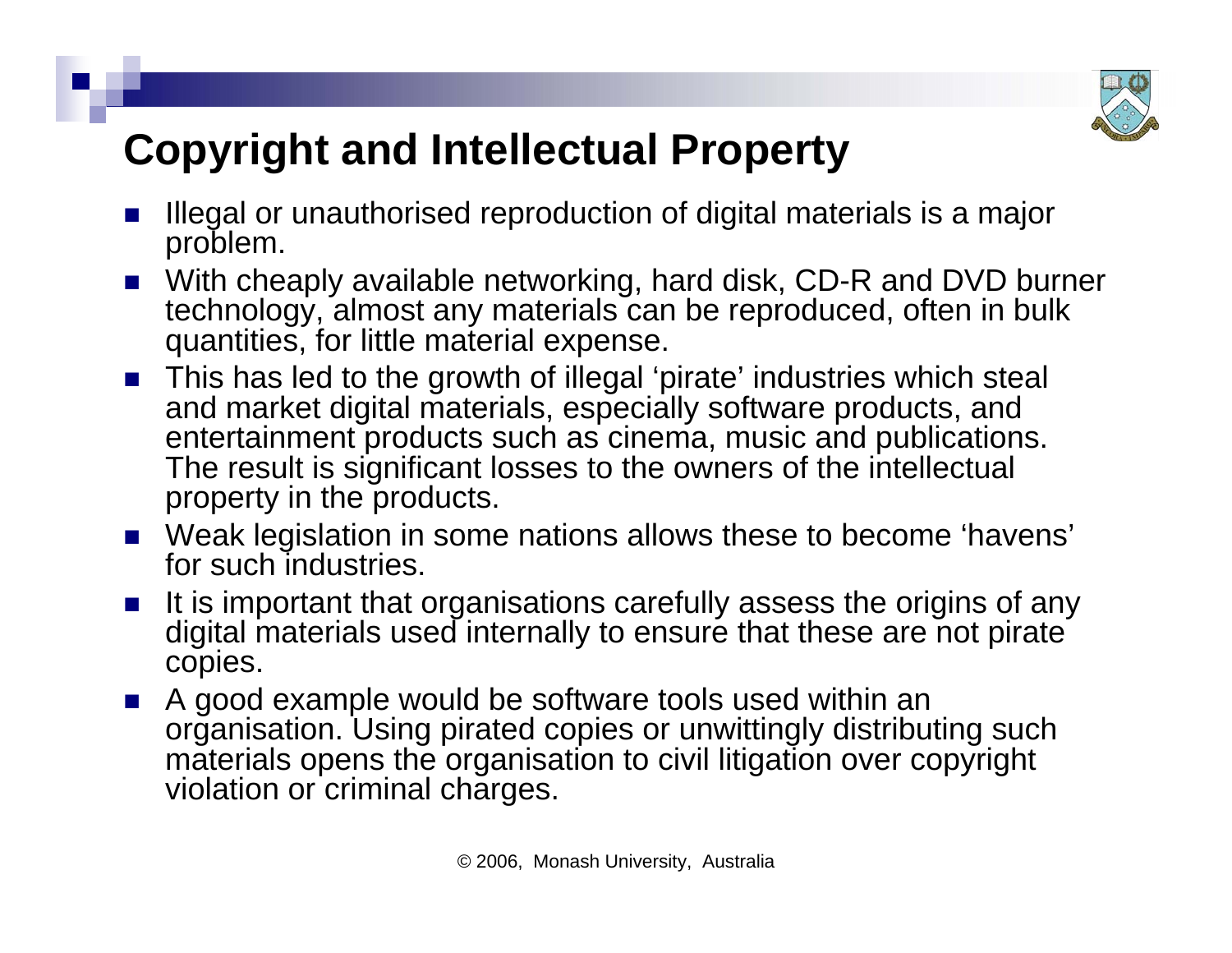

# **SPAM**

- SPAM is unauthorised and unsolicited distribution of marketing materials via email, in bulk quantities. Spammer violate the privacy of spam recipients.
- Spammers will market everything from pornography, discount pharmaceuticals, junk stocks, dubious home loans, consumer products, to pirated software and CD/DVD.
- Spam is also used to distribute propaganda on behalf of political and religious movements.
- Modern spamming techniques use tools which use digital archives (usually harvested off the web on CD-ROM) of victim addresses, and which usually forge the sender address by using another victim address.
- Spam is not illegal in most nations since legislation was injudiciously adopted which does not require prior consent by the recipient when being spammed.
- $\blacksquare$  It is likely that anti-spam legislation will be adopted in the developed world over coming years since spam often accounts for a significant fraction of bandwidth used causing economic losses globally.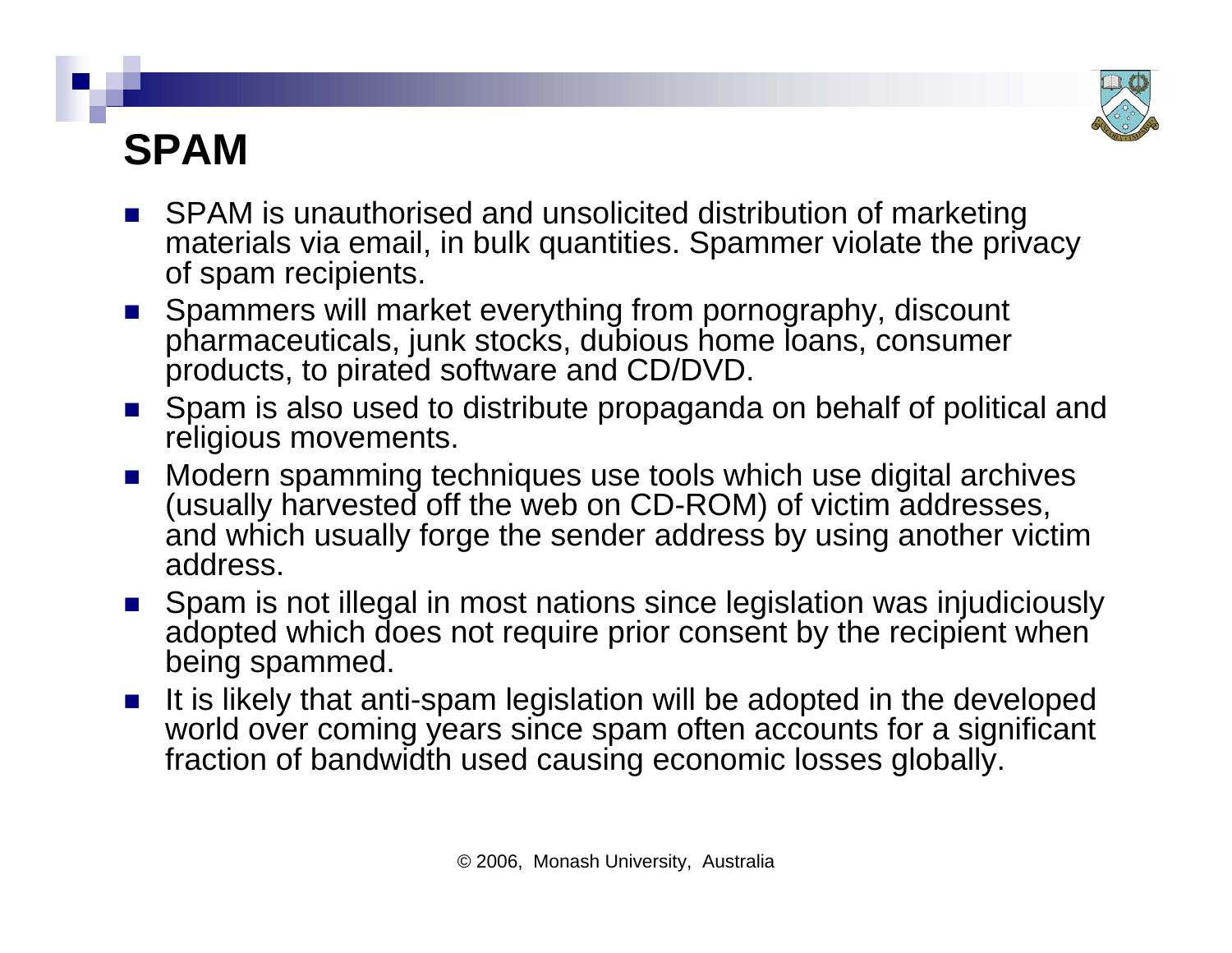

### **Privacy on the Web**

- П The internet creates many opportunities for privacy violations.
- П Many websites use the cookie mechanism to retain state information and identity information. Cookies allow the web server to recognise systems accessing a site. In turn this information can be stored to produce profiles of visitor accesses on a site, and thus divine visitor interests or agendas.
- Such information can be used to support marketing activities directed at visitors. An example is a website which uses such statistics to adaptively present advertising material to visitors.
- П Most web servers collect access statistics which allow operators to track which visitors are making what accesses and when. While this can be used for legitimate purposes, it also allows profiles of specific visitors to be produced.
- Cookies and server statistics are usually gathered silently and visitors are unaware of their existence or possible/actual uses.
- $\sim 10$  Website owners often compromise their own privacy by putting materials on websites which are not intended for distribution, but forgetting to disable read access.
- Online directories now allow gathering of significant materials on individuals such as addresses, phone numbers, email addresses and other details. While most users are legitimate, criminals and terrorists also have access.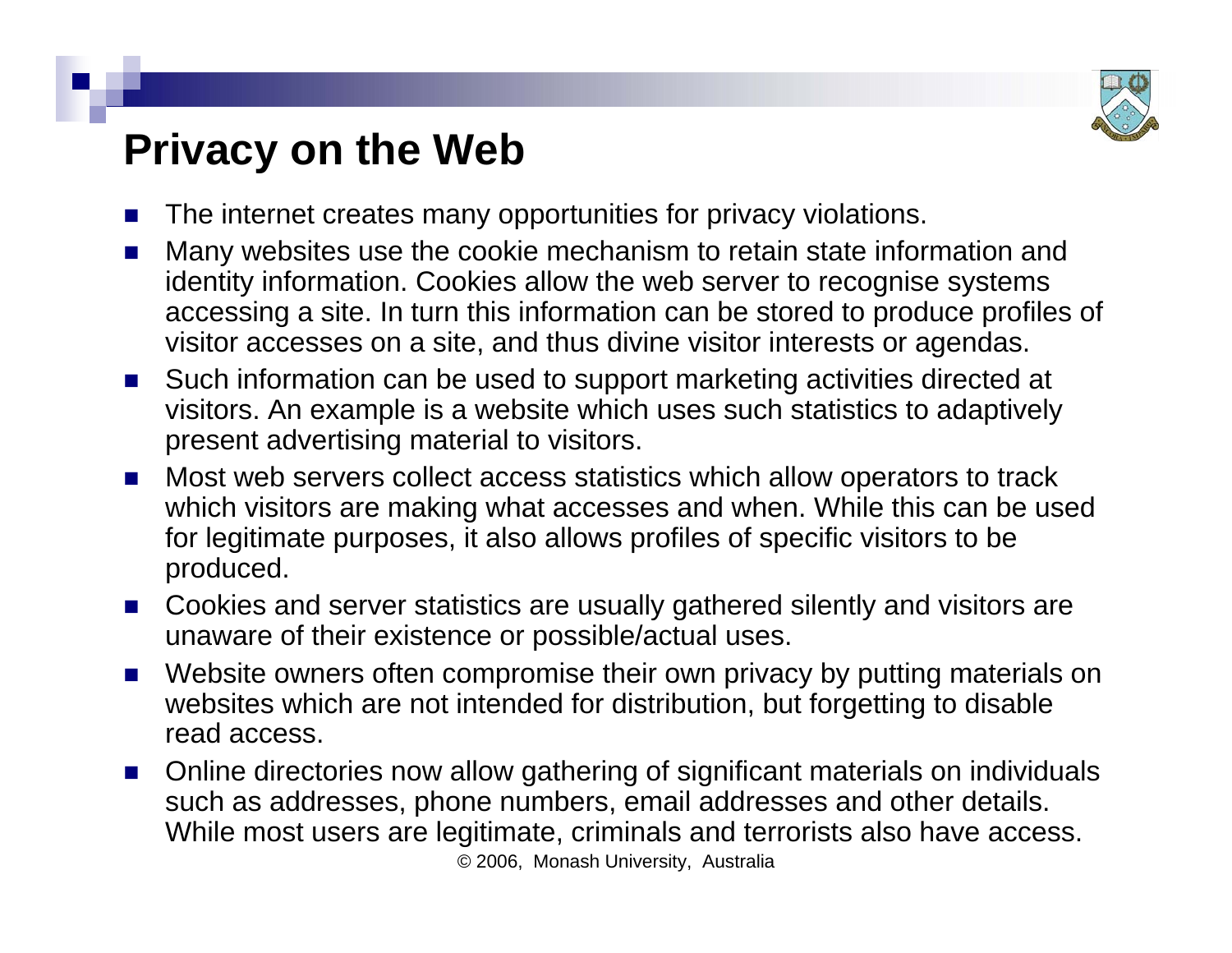

### **Espionage and Intelligence Gathering**

- Espionage and intelligence gathering the second oldest profession has a long history. The advent of digital communic ations has made some aspects of this craft easier, and some more difficult.
- Practicioners may be acting on behalf of governments illegally or as part of law enforcement, political movements and parties, religious movements, commercial organisations or individuals.
- Most espionage or intelligence gathering amounts to covert collection of information or materials without the consent or knowledge of the victim.
- **This can be performed by acoustic eavesdropping, visual/video** surveillance, electronic eavesdropping of analogue or digital channels (SIGINT), hacking into computers (CyberWAR), breaking into offices, filing cabinets or safes (HUMINT), or by unauthorised reproduction of accessible materials (HUMINT).
- While most intelligence gathering and espionage is performed by governments against other governments, industrial espionage is als o common. The latter is of interest to managers since it can result in significant losses. Target information can vary from technic al data on products or processes, to marketing plans, costing information and tender proposal documents.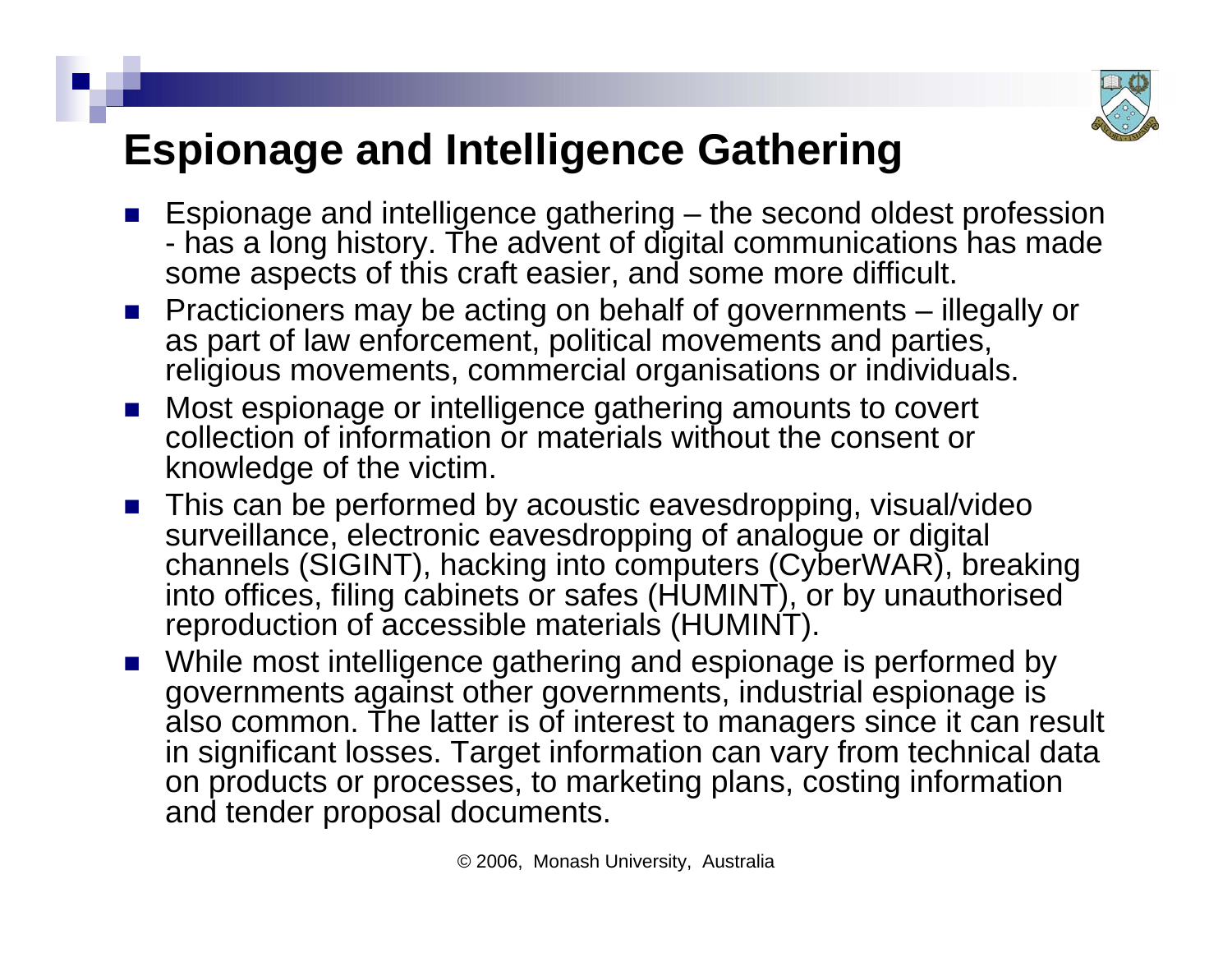

# **Surveillance Techniques**

- Surveillance can be performed using acoustic (microphone 'bugs' or phone tap), visual (film or video camera) or electronic (radio/mobile phone/wireless network) intercepts.
- $\mathcal{L}_{\rm{max}}$  In most nations surveillance is only lawful if performed by a law enforcement or intelligence agency ie government entities.
- **Commercial operators are usually permitted to use video** surveillance of publicly accessible areas ie banks, ATMs, carparks, foyers etc.
- An large scale example of such surveillance is the CCTV network in London used to apprehend terrorists after the recent attempts to bomb public transport.
- **Law enforcement agencies rely heavily on acoustic and visual** surveillance to gather intelligence or evidence.
- F. Managers need to be aware of the potential for unlawful surveillance and plan infrastructure to make it difficult to perform.
- Counter-surveillance technologies may be illegal in some nations for instance voice scramblers for telephone links.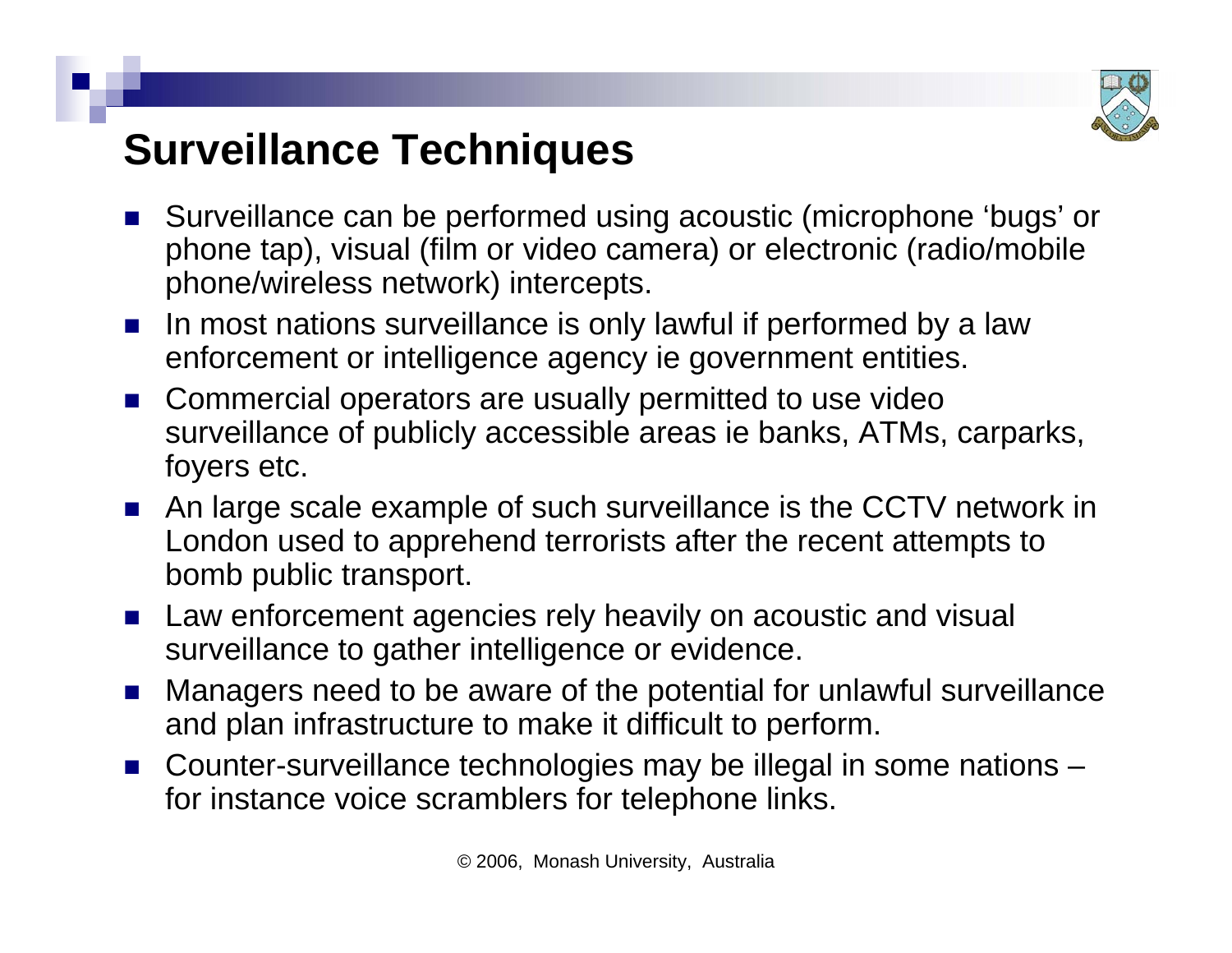

# **SIGINT/COMINT – Signals/Communications**

- ×. The interception of radio signals and communications has been practiced since the advent of wireless communications. It is mostly practiced by the military and law enforcement due to the cost of the complex equipment required.
- The advent of cheap radio 'scanners' has opened up opportunities for individuals and organisations to intercept unencrypted or unscrambled wireless voice traffic.
- Intercepts may be targeted, ie a single individual or site is monitored on a specific channel, or they may be performed en masse by recording swaths of the radio spectrum for later semi-automated or manual analysis by human operators.
- **Number 10 Number 10 Number 2015** Virthout strong encryption must be therefore considered insecure and should never be used to transmit information which is sensitive – either from a privacy perspective, commercial perspective, or where sensitive government traffic is involved. GSM mobile phones are a good example.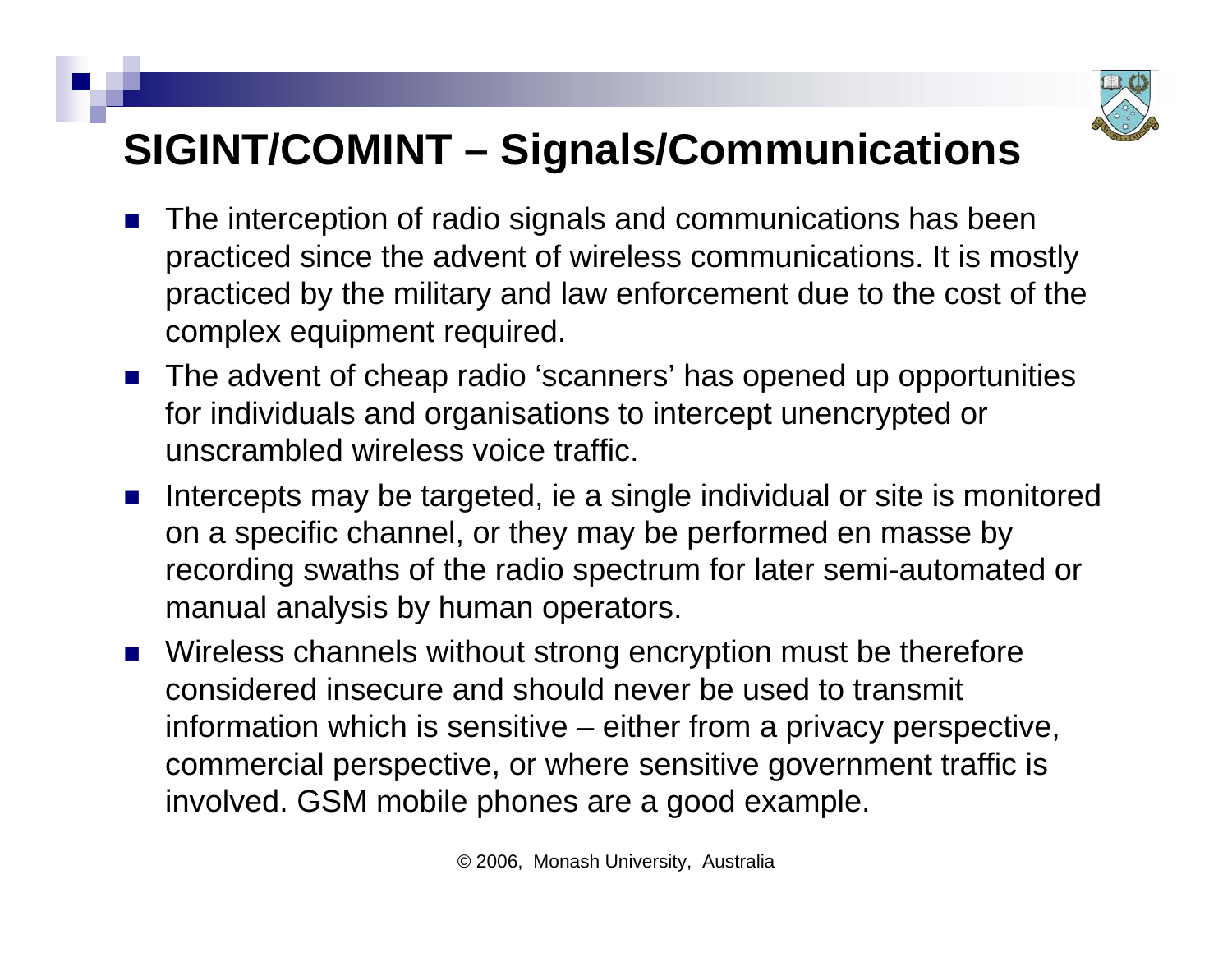

### **Network Sniffers**

- Network sniffers are a vital tool for legitimate traffic analysis and network maintenance tasks. They can also be used to perform lawful and unlawful surveillance and monitoring of specific users or sites on a network.
- A sniffer is a software/hardware device which collects and decodes network packets, and can often reassemble traffic flows.
- F. Network protocols with weak or absent encryption will allow the user of a sniffer to collect accounts/password information, email traffic, file transfers and web traffic.
- **S** Sniffers with wireless network interfaces allow penetration of wireless networks without having physical access to a network port or cable.
- F. Network planning needs to account for unlawful surveillance by users of sniffer equipment. Active network ports in publicly accessible areas are not acceptable, and wireless channels must use the strongest available encryption techniques.
- 'Insider attacks' by staff using sniffer software on internal systems are a real possibility. Superuser access on computers should be carefully controlled.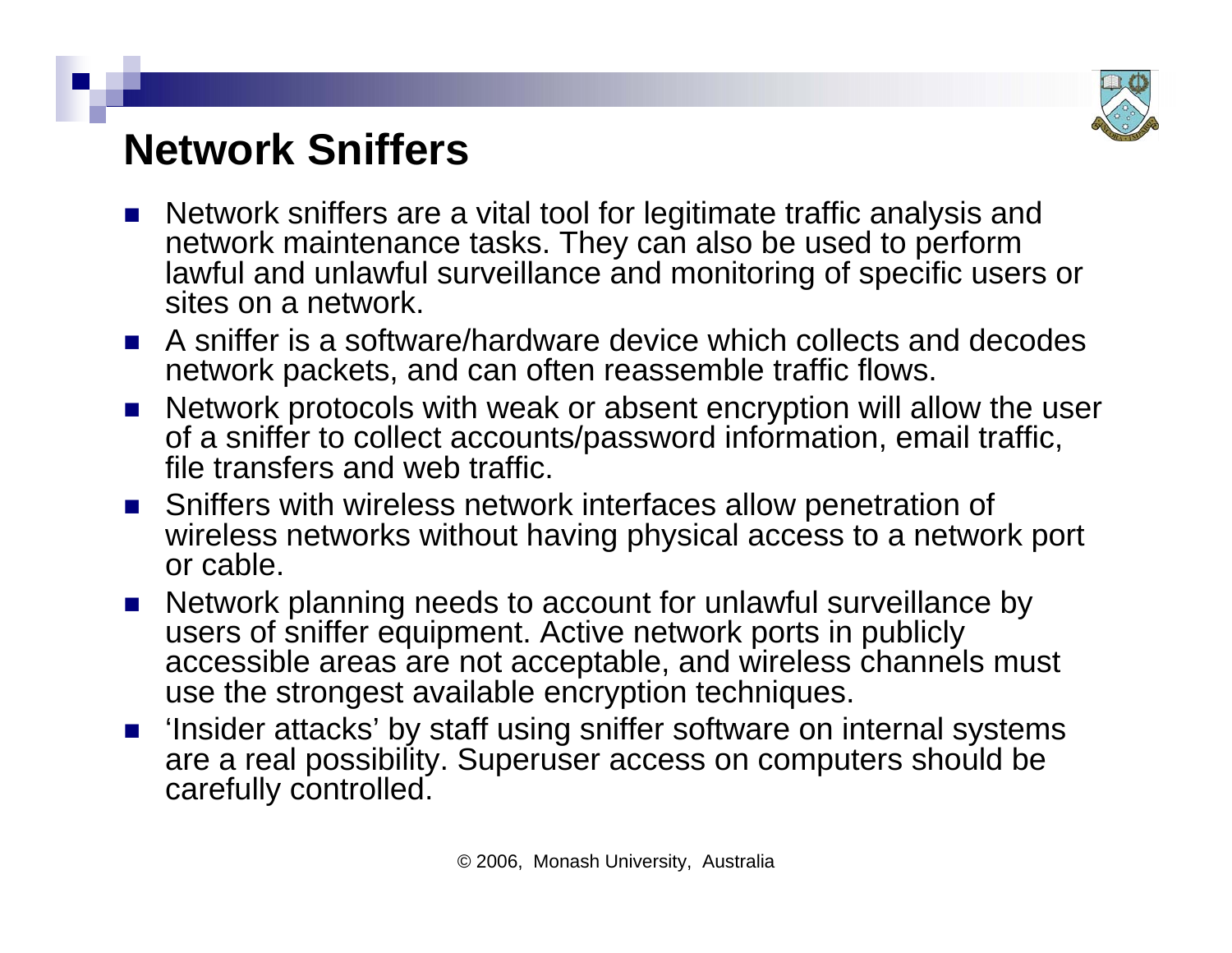

### **Van Eck Radiation**

- F. Van Eck radiation is defined as Unintended Emissions (UE) in the radio-frequency bands.
- F. Computer monitors and to a lesser extent keyboard or poorly impedance matched network cables will radiate signals as a result of the digital or analogue modulations they are carrying.
- Specialised receivers can be used to collect  $UE -$  the typical example cited is equipment which can reconstruct what is being displayed on a computer monitor from outside the building housing the computer.
- UE surveillance and intelligence gathering is expensive and usually limited to governments and law enforcement.
- F. The US NACSIM 5000 Tempest series of standards defines design specifications and techniques for computer equipment to prevent the emission of Van Eck radiation.
- $\mathcal{L}^{\text{max}}_{\text{max}}$  Managers in government organisations need to understand the risks arising from UE and ensure that computer equipment used for classified or highly sensitive material is suitable for such use.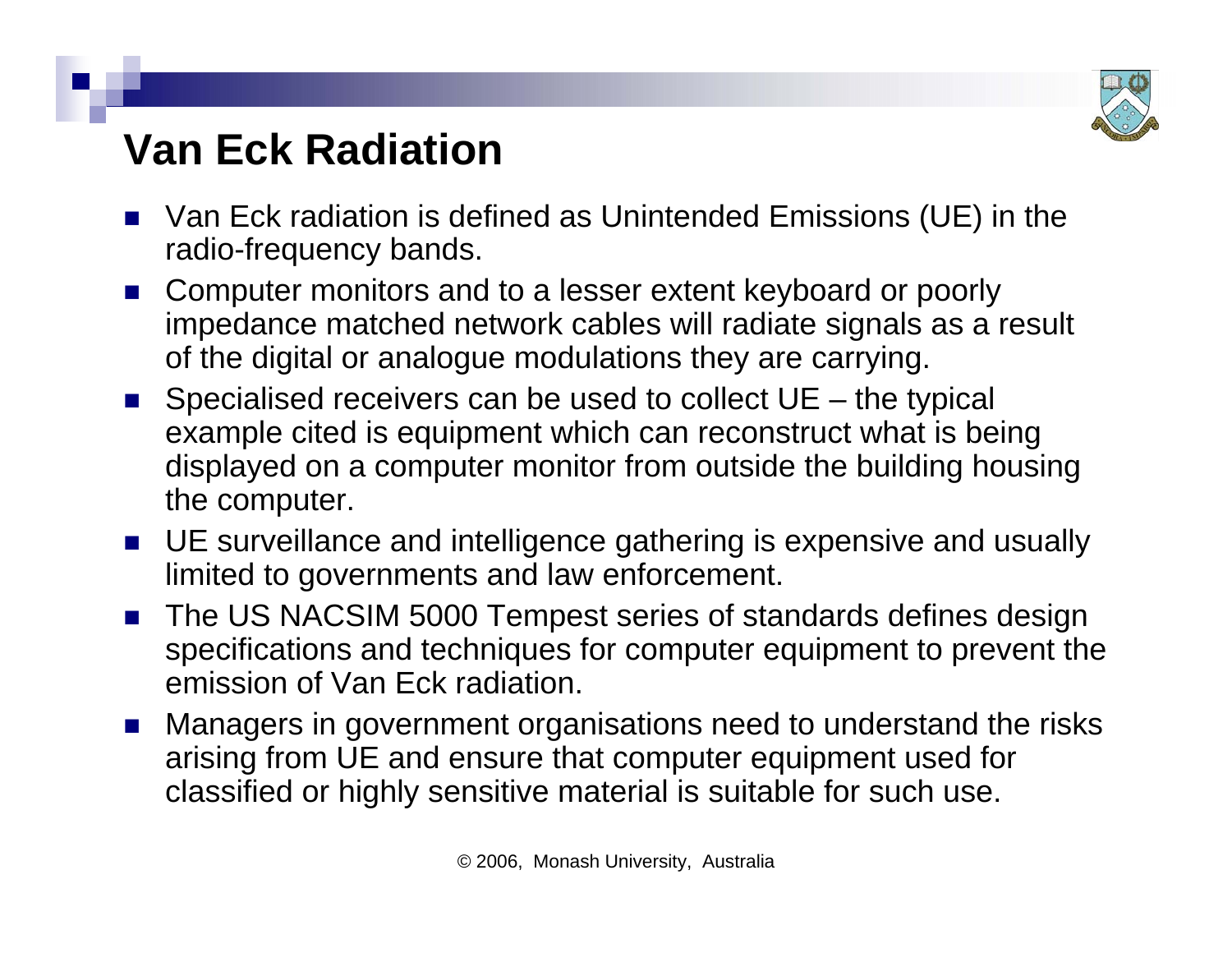

# **Psychological Warfare (Psywar) Techniques**

- F. Psywar is used most frequently in wartime (radio/leaflets), but is often seen in commercial or political mass media advertising.
- $\mathcal{L}^{\text{max}}$  Psywar techniques aim to amplify existing anxieties in a target/victim population to disrupt their behaviour, and disrupt the cohesion of an organisation or group.
- F. A prerequisite for successful 'Psyops' is that the target or victim population has an existing anxiety or prejudice over some issue.
- Statements or claims which reinforce such anxieties or prejudices will produce distress or anger in the victim population.
- $\blacksquare$  Examples are political advertising emphasising issues like job losses or interest rate increases, or commercial advertising pointing out bugs or vulnerabilities in computer products. Commercial foodstuff advertising alleging weight gains, cancer or heart disease also qualifies as Psywar.
- The internet and mass media are the preferred channels for Psywar attacks.
- F. Most nations have inadequate legislation regulating this area.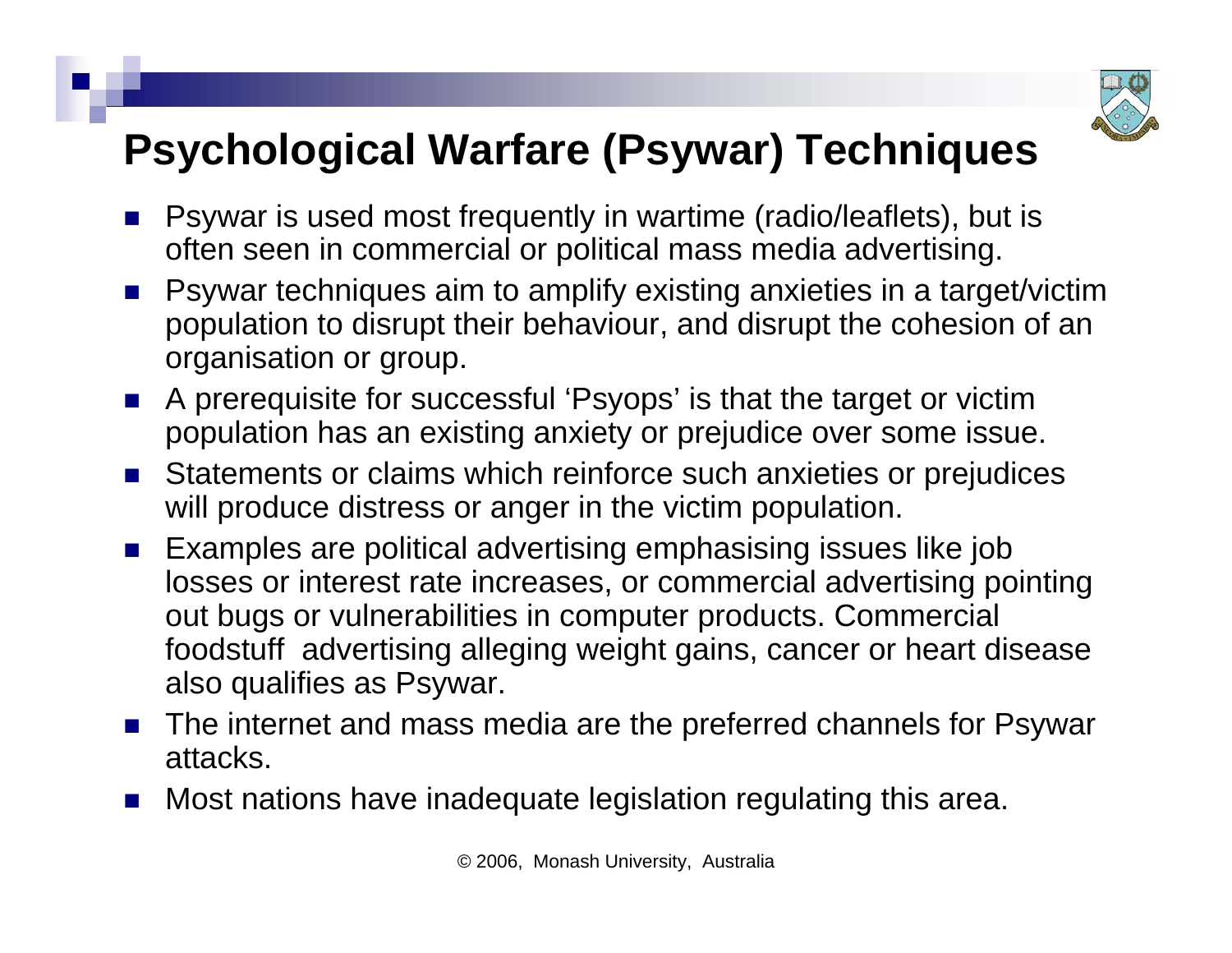

### **Censorship**

- F. Censorship is a mechanism used to control access to information. It typically involves denying access or punitive criminal legislation intended to deter distribution.
- F. In developed nations censorship is mostly directed at entertainment products with explicit or violent content. In wartime censorship is used to deny an opponent knowledge of sensitive developments. Many nations apply political censorship to control public and political debate. Internet censorship exists in some nations to deny access to a wide range of materials not deemed suitable for public access.
- ×. Censorship is a double edged sword, since it can increase the attractiveness of the censored material to a potential audience.
- Censorship remains a controversial issue in Western democracies since the criteria used to determine exclusion are often difficult to achieve consensus on.
- $\mathcal{L}_{\text{max}}$  Managers operating in a global market or across national boundaries need to be sensitive to censorship legislation since criminal law is often used to enforce it.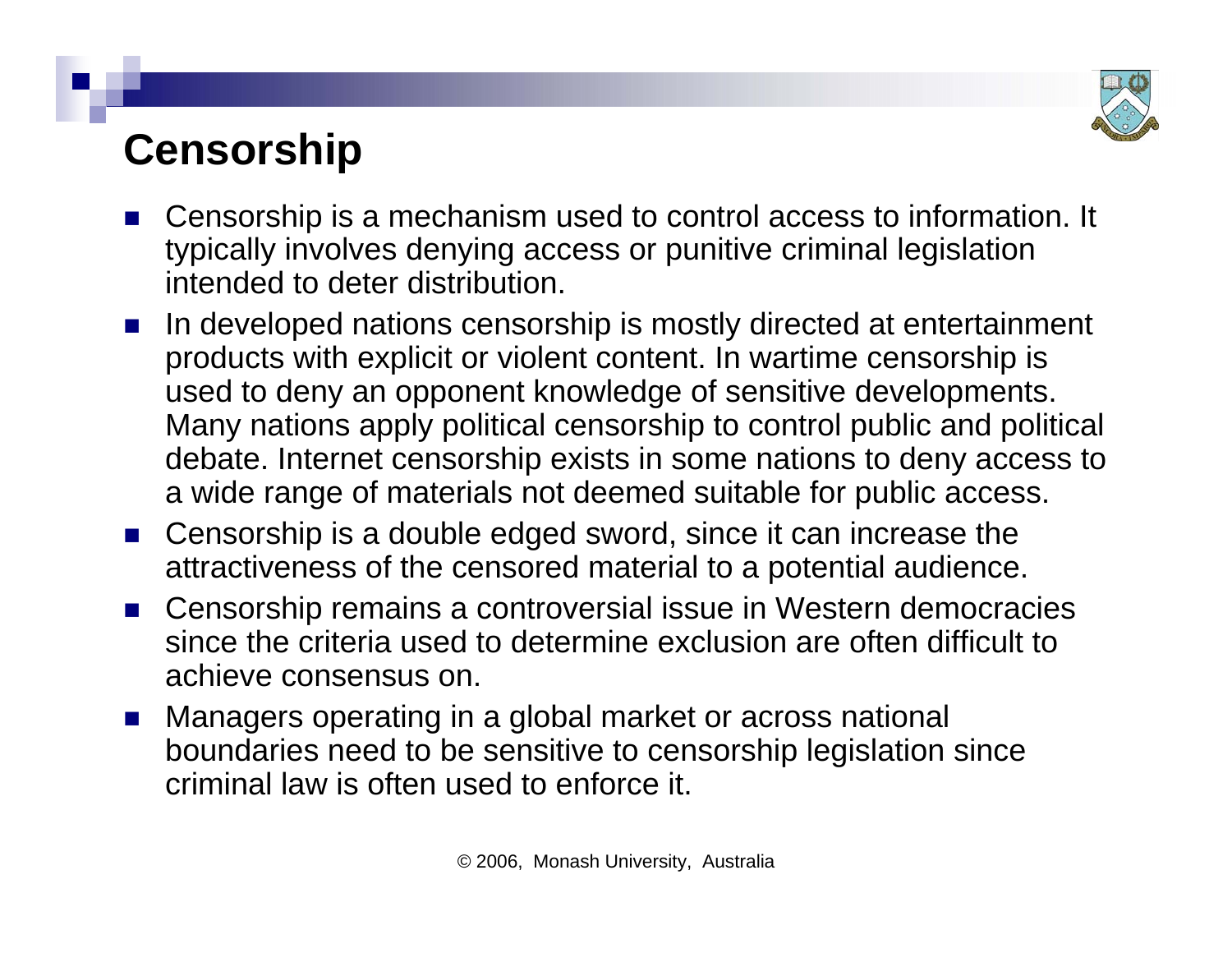

# **Hacking, Cybercrime, Cyberwar (HCC)**

- F. Hacking is the term used to describe unauthorised access to computer systems. The term originally applied to programmers who worked on operating system kernels but the media and entertainment industries popularised the currently accepted use of the term.
- Cybercrime is the use of 'hacking' techniques to commit criminal offences, usually theft of money or intellectual property.
- F. Cyberwar is the use of 'hacking' techniques to perform denial of service attacks or intelligence gathering for political or military purposes.
- HCC relies on poor password security and security 'holes' in computer operating systems.
- $\mathcal{L}_{\mathcal{A}}$  Phracking (Phone Hacking) is hacking into telephone networks mostly to steal bandwidth.
- $\mathcal{L}^{\text{max}}_{\text{max}}$  Whacking (Wireless Hacking) is hacking into wireless networks mostly to steal bandwidth.
- $\mathcal{L}^{\text{max}}_{\text{max}}$  Hacking remains a controversial issue. In most developed nations it is a criminal offence, frequently punished by long jail terms.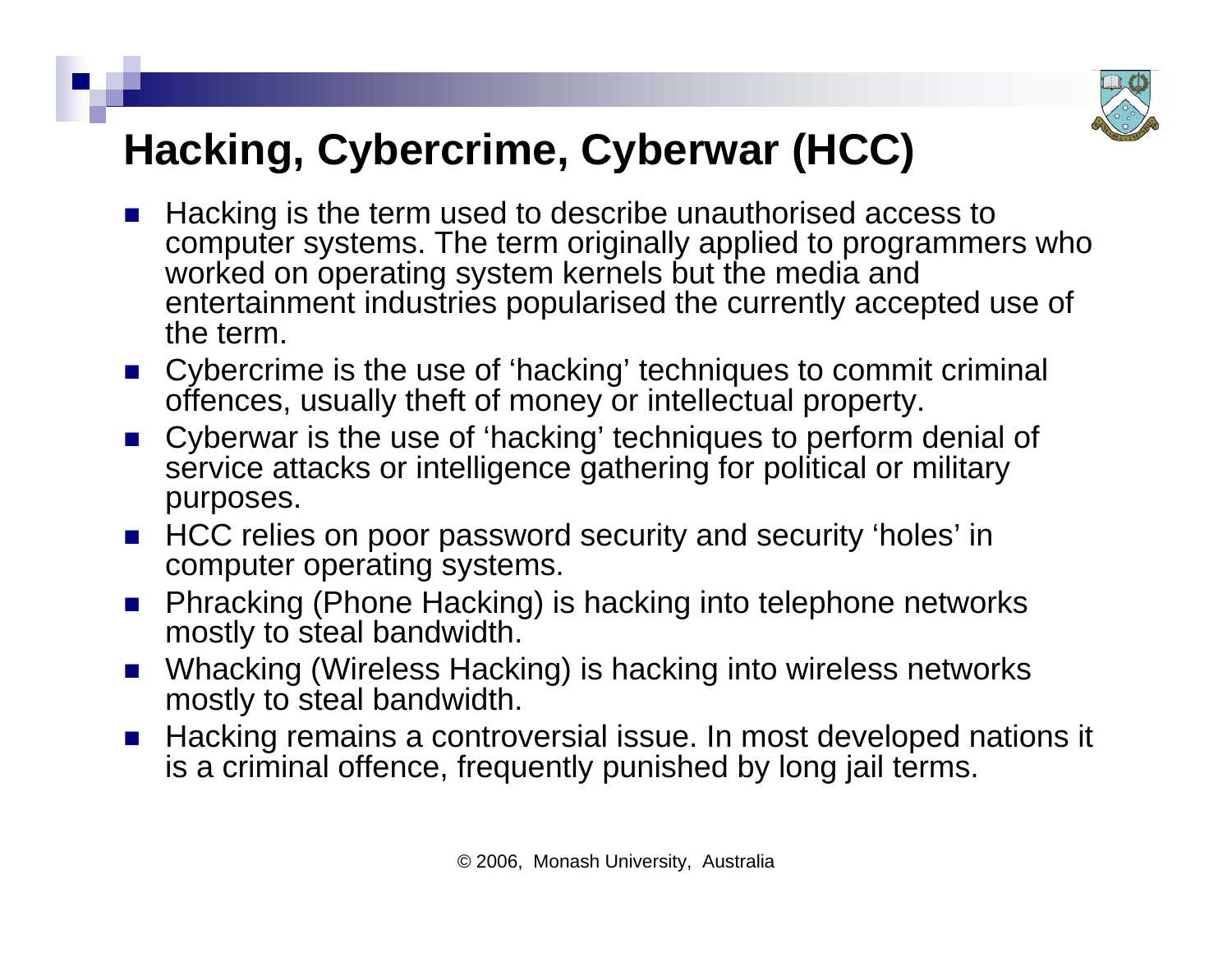

# **Techniques for Gaining Unauthorised Access**

- F. A wide range of techniques exist for 'hacking' into computer systems.
- Passwords may be stolen by sniffing, or by entering offices and reading paper notes. Passwords may also be guessed using robots, or 'purchased' from unethical staff members. Unsecured terminals left logged in may be exploited.
- Trojan horse or backdoor entry code may be inserted into systems where a hacker has access to the original source code.
- Sophisticated attackers may perform identity spoofing by replacing real network packets with substitutes.
- Security holes in some network applications may permit remote entry by driving the application with messages known to expose the vulnerability.
- Software tools developed for security testing of networks can also be used to expose security holes for unauthorised entry.
- Robust firewalling and system security audits are essential to protect against unauthorised site entries.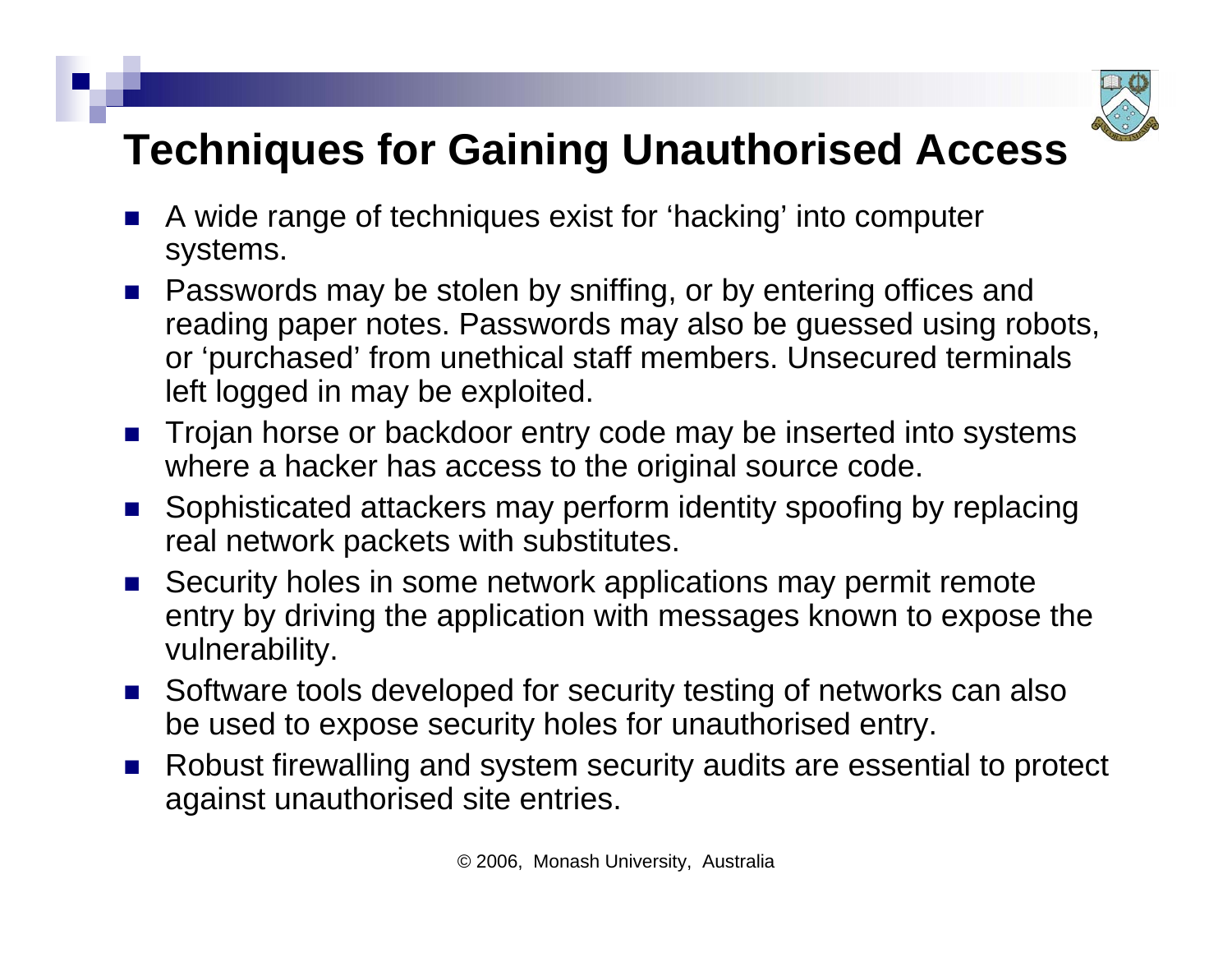

### **Viruses and Worms**

- **Number 19 and Theory in Analicious programs which embed themselves in file** systems, operating systems or applications upon which they propagate themselves via removable storage media or networks to other systems.
- **Number 10 Fellon III is also Theory Conson III is also Theory Consom III is verify the USE** of to **III** Viruses may be benign or destruction **III** Viruses may be benign or destruction **III** Viruses may be used to compromise security by propagating password files or email address lists.
- Worms are malicious programs which consume system resources to the point where a system becomes unusable.
- Highly integrated mailer and word processor programs are the most common targets of viruses and worms since they permit easy entry and propagation between systems. Some proprietary systems are considered the most vulnerable, cf Linux, BSD and commercial Unix systems.
- F. Managers and strategic planners need to be sensitive to risks which may arise from using some commodity software products known to be susceptible to such attacks.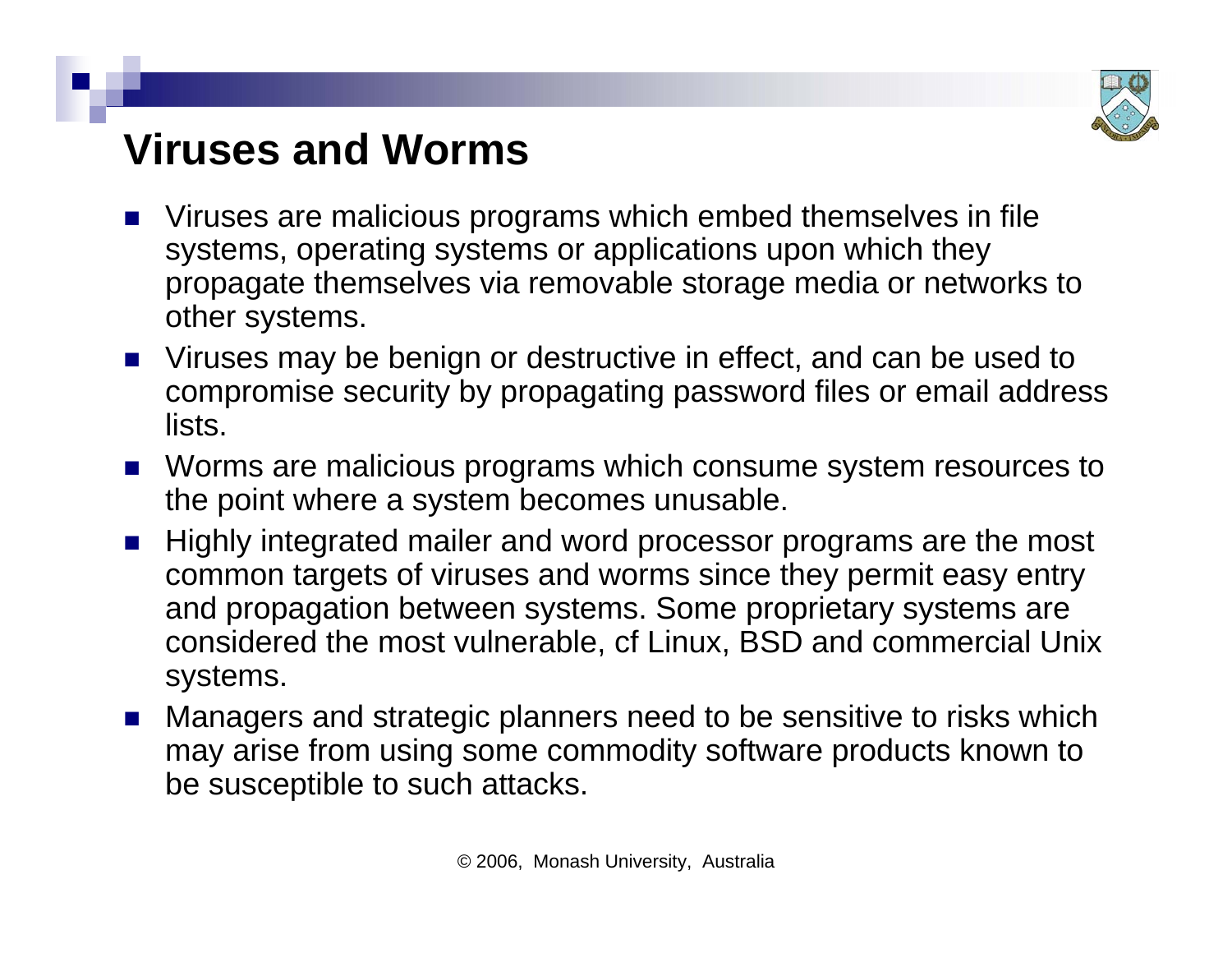

# **Identity Theft and Fraud**

- F. Identity theft is an increasing problem in the computer and communications industry.
- ×. The simplest examples involve theft of mobile phones and credit cards for profit.
- Spammers today mostly forge return and sender email addresses by using addresses of other spam victims held in digital archives.
- F. Internet newsgroups have also seen identity thefts where hoaxers pretend to be actual or fictional persons. An example was a hoaxer on rec.aviation.military impersonating a retiree, who was actually bedridden in a nursing home suffering from severe stroke impairment.
- Validation of subscriber identity for web accessible services can present genuine issues, especially where sites are used to effect financial transactions.
- Bogus websites set up to visually emulate actual bank websites have been used to steal electronic banking passwords, in turn to fraudulently access accounts.
- F. 'Nigerian scams' involving impersonations are now of epidemic proportions in the spammer community.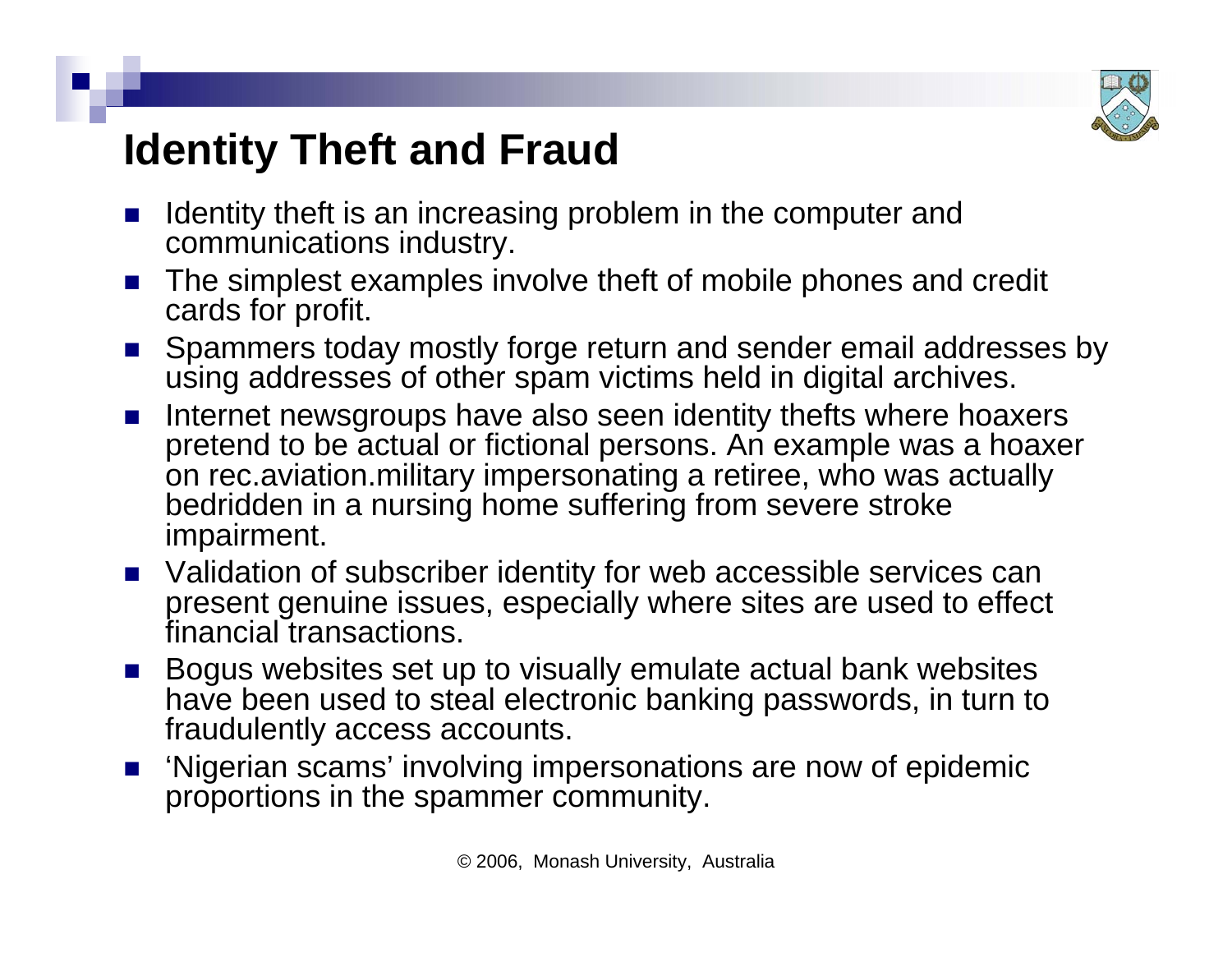

### **Denial of Service Attacks vs Extortion**

- F. Denial of Service attacks can be used as a tool to extort money from victims.
- F. Organisations which rely on uninterrupted computer operation to effect financial transactions, or which rely on web servers for client access, are the most common targets of such attacks.
- The attacker will cause repeated service loss and then extort money by promising to cease attacks.
- Cyber attacks as the attacker may be located on another continent, in a nation with weak or absent cybercrime legislation, major problems arise with identifying the attacker, and with prosecuting the attacker.
- $\mathcal{L}^{\text{max}}$  *Radio-frequency / electrical attacks* – the attacker will be geographically local but may not leave a detectable signature or footprint permitting law enforcement to apprehend or prosecute.
- Usually DoS extortionists prey on organisations with poor expertise levels in computer/network administration and security.
- F. In general DoS attacks can be difficult to prove and prosecute.